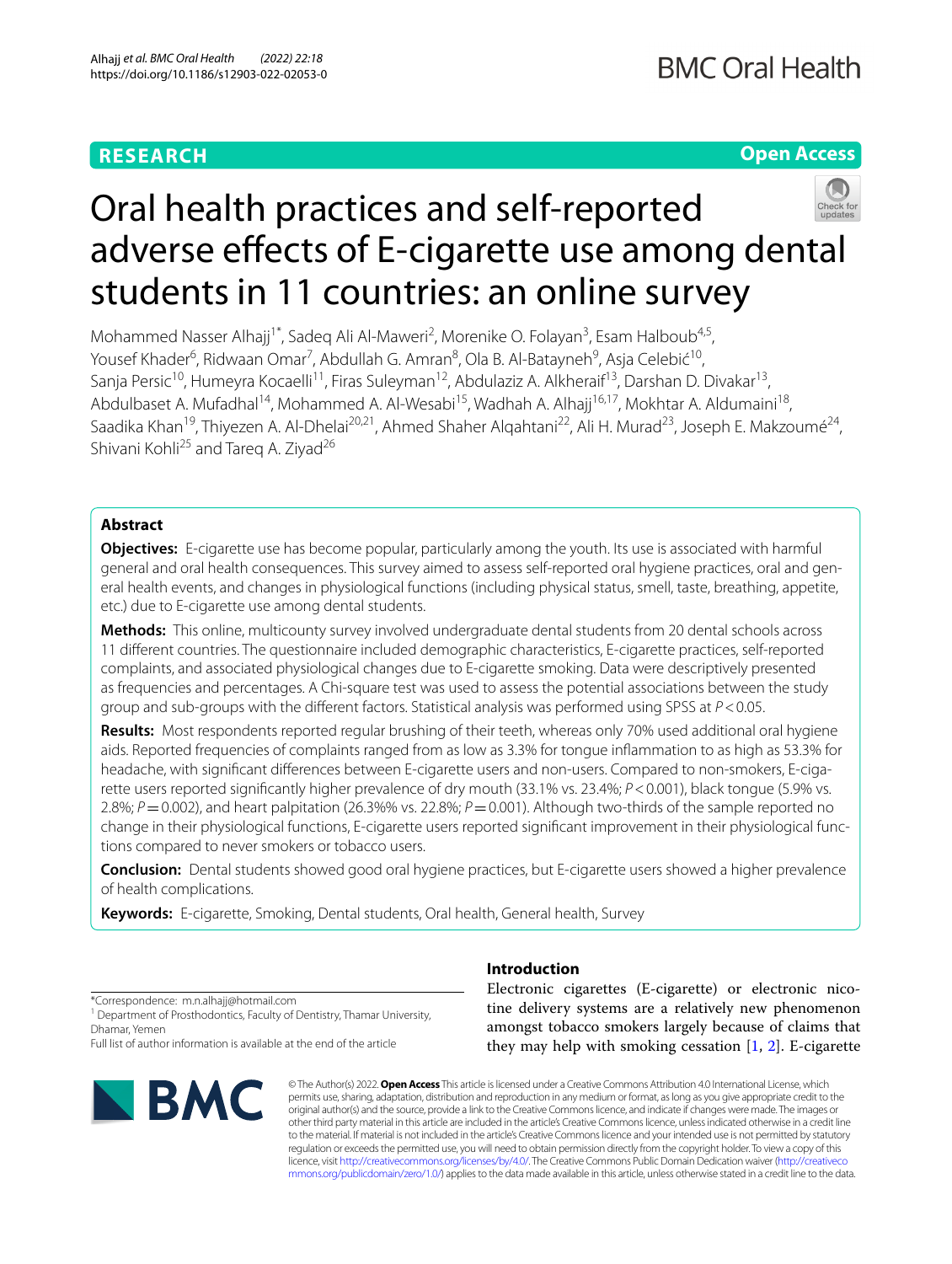use is increasingly popular among the youth and young adults [[3\]](#page-7-2). Indeed, it has been the most popular form of smoking among the youth since 2014 [[4,](#page-7-3) [5](#page-7-4)]. Typically, E-cigarette users inhale an aerosol containing nicotine, flavorings, and other additives  $[1]$  $[1]$ . The Food and Drug Administration (FDA), however, has reported that E-cigarette cartridges and solutions contain contaminants that are potentially harmful to humans: at a minimum, these contaminants cause irritation and infammation of the airway epithelium  $[6, 7]$  $[6, 7]$  $[6, 7]$  $[6, 7]$  and suppressed the immune response of the nasal mucosa  $[8]$  $[8]$ . In fact, the proinflammatory signals, and immune-suppressive changes in the respiratory mucosa of E-cigarette uses have been reported to be diferent from those of non-smokers [\[8](#page-7-7), [9\]](#page-7-8). Recently, a United States court has recognized the E-cigarette as a smoking tobacco product that should be prohibited or regulated as a dangerous nicotine delivery system that needs to comply with the Federal Food Drug and Cosmetic Act [\[10](#page-7-9)].

As with traditional cigarettes, E-cigarettes have oral health consequences [[9](#page-7-8), [11](#page-7-10), [12](#page-7-11)]. Basically, the oral cavity, being the frst part of the body exposed to the constituents of E-cigarettes or any other forms of tobacco, is at increased risk of exposure to the carcinogenic, immunologic, microbial, and clinical efects of these products. The viscosity of e-liquid promotes the colonization of Streptococcus mutans, a major causative factor of dental caries [\[9](#page-7-8)]. It has been found that the major ingredients of the e-liquid (nicotine, acetaldehyde, acrolein, formaldehyde and favoring chemicals like cinnamaldehyde [[13,](#page-7-12) [14](#page-7-13)]) modify the oral microbiome toward higher abundance of oral pathobionts, alter host response, and enhance periodontal inflammation  $[11]$ . Nicotine, a wellknown vasoconstrictor, decreases gingival blood flow, and depresses cytokine production (IL-1β, IL-2, TNF-α, and IFN-γ), neutrophil number, and immune cell function, leading ultimately to periodontal disease and tooth loss  $[15-17]$  $[15-17]$ . The propylene glycol content of the E-cigarette breaks down into acetic and lactic acids, and other harmful compounds to the enamel and oral soft tissue [[18\]](#page-7-16). In addition, E-cigarette use can lead to hyposalivation resulting in tissue drying that promotes caries, periodontal disease, and other oral health problems [\[9](#page-7-8), [11](#page-7-10), [12,](#page-7-11) [19\]](#page-7-17). The vegetable glycerin with other flavoring agents can increase microbial adhesion to enamel and promote bioflm formation, which results in a decreased enamel hardness [\[18](#page-7-16)]. Cinnamaldehyde can suppress the phagocytic function of neutrophils and macrophages; and inhibit the natural killer cells' cell–killing ability of tumor cells, and ciliary beating of airway epithelial cells [[20,](#page-8-0) [21\]](#page-8-1).

Good oral health behaviors may lessen the negative impact of E-cigarette use on oral health; and, of course, quitting smoking is the most efective way to ensure improved oral health [\[22](#page-8-2)[–24\]](#page-8-3). Toothbrushing twice a day with fuoride-containing toothpaste, along with adjunct mouth rinses, should help reduce the risk of caries and periodontal disease [\[25](#page-8-4)[–27\]](#page-8-5). Additionally, reducing the daily frequency of refned carbohydrate intake can reduce the risk of caries  $[28]$  $[28]$  $[28]$ , and regular dental visits will facilitate prompt detection of oral lesions and the institution of caries reversal protocols.

Dental health professionals report their own oral health status more reliably, and are clearly more aware of the positive impact of good oral health behaviors on oral health than the general public  $[26]$  $[26]$  $[26]$ . There has always been a strong drive for active engagement of dental practitioners in smoking cessation programs  $[29-31]$  $[29-31]$ . Therefore, dental professionals would be a good study cohort to assess the relationship between oral health practices and cigarette smoking. Unfortunately, only a few studies have assessed dental students' attitudes and knowledge about the negative effects of E-cigarette use  $[32, 33]$  $[32, 33]$  $[32, 33]$  $[32, 33]$  $[32, 33]$ . Hence, there is a paucity of information related to reported health effects, and negative impact of E-cigarette on oral health, particularly among health sciences students. In this study, we aimed to explore the self-reported practices of oral healthcare and hygiene measures, and the possible adverse efects of E-cigarette among dental students in diferent countries.

#### **Materials and methods**

This study is a part of a large multinational survey conducted on E-cigarette use amongst dental students. An online cross-sectional survey was conducted among undergraduate dental students from 20 dental schools in 11 countries. Postgraduate students, academic staf, assistants, or technicians were excluded. The study was approved primarily by the Research Ethics Committee at the Faculty of Dentistry, Thamar University (Ref #2019003). In parallel with that, ethical clearance was obtained from all respective participating universities. The study fully complied with the Helsinki declaration. The electronic questionnaire was distributed to the target students via diferent methods including social media such as WhatsApp and Facebook groups. A hard copy of the questionnaire was also available for coauthors who could meet the dental students face-to-face. The survey had an introductory statement about the study team, study objectives, and confdentiality assurance. Each participant was able to answer the survey once and to edit their answers freely until they chose to submit. By clicking submit it was considered that the student consented to participate in the study.

The questionnaire comprised close-ended questions adopted from some previous studies [[34](#page-8-12)[–37](#page-8-13)] and covered: (1) sociodemographic data (age, sex, current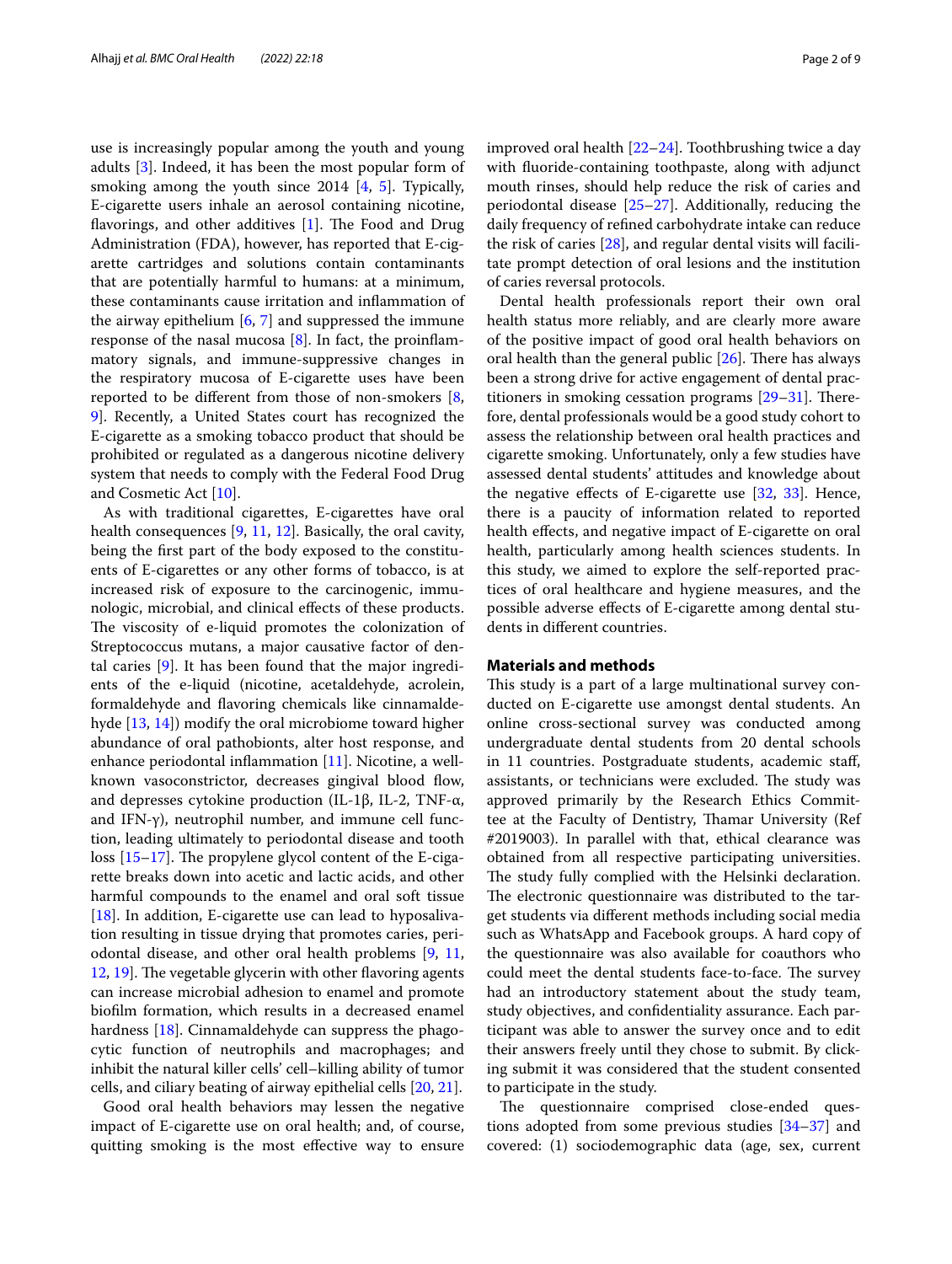educational level); (2) tobacco and E-cigarette use (current habits, frequency, etc.); (3) self-perceived oral health, including number of decayed, flled, and missing teeth (DMFT); (4) oral hygiene practices, including frequency of brushing, additional aids, type of toothpaste, dental visits, etc.; (5) self-perceived symptoms due to smoking; and (6) self-perceived changes in physiological functions (including physical status, smell, taste, breathing, appetite, etc.).

#### **Statistical analysis**

Responses were exported to Excel sheets (MS Excel 2016) where they were checked, coded, and then transferred to a statistical software program (SPSS V25, IBM Corp. USA). Descriptive statistics in terms of frequencies and percentages were obtained for the study variables according to the smoking status (non-smokers, tobacco smokers, E-cigarette users, and dual users). The potential associations between the outcome and explanatory variables were assessed by Chi-square test, with a P-value less than 0.5 considered statistically signifcant.

#### **Results**

A total of 5697 dental students from 11 diferent countries (Croatia, Iraq, Jordan, Kuwait, Lebanon, Malaysia, Nigeria, Saudi Arabia, South Africa, Turkey, and Yemen) took part in the study. Numbers varied greatly across countries, ranging from 110 in Kuwait to 1626 in Yemen. Of the total participants,  $51.1\%$  (n=2909) were in the clinical years of study. The majority were females (60.5%,  $n=3433$ ) and unmarried (94.1%,  $n=5361$ ) (Table [1\)](#page-2-0).

As presented in Table [2,](#page-3-0) 1112 (19.6%) students were current smokers in the following proportions: 596 (10.5%) were tobacco smokers, 255 (4.5%) were E-cigarette users, and  $261$  (4.6%) were tobacco/E-cigarette dual users. The distribution of respondents by their current smoking status difered signifcantly by sex and country of origin. With regard to sex, there were signifcantly more males than females who smoke tobacco, E-cigarettes, or both. With regard to country, Nigeria had the highest proportion of respondents who had never smoked; Saudi Arabia had the least proportion of respondents who had never smoked; no respondent smoked tobacco in Kuwait and no respondent was a dual smoker in Nigeria. No statistically signifcant associations were observed between smoking status and marital status, age, and education level.

The reported DMFT and oral hygiene practices are presented in Table [3.](#page-4-0) Slightly more than one-third of the sample (35.8%, n=2029) reported having DMFT $\geq$ 3, 30.9% ( $n=1748$ ) reported to having DMFT < 3, and 33%  $(n=1889)$  reported having DMFT = 0, with no statistically signifcant diferences according to the students' smoking status. A majority of students reported brushing their teeth 2 times or more daily (63.8%) and using fuoride-containing toothpaste (65.6%), with signifcant differences according to their smoking status  $(P=0.003)$ each). Almost 80% of the participants reported that they eat sweets or drink sugary soft drinks on a daily (36.7%) or weekly basis (45.3%), and up to 72% of the participants reported that they use other oral-care devices, but with no signifcant diferences according to the smoking status ( $P = 0.104$  and  $P = 0.217$ , respectively). Most participants ( $n=3069$ , 54.4%) reported regularly visiting the dentist (at least once a year), with a signifcant diference between E-cigarette users and other groups: 66.1% of E-cigarette smokers compared to 54.3% of non-smokers,

<span id="page-2-0"></span>**Table 1** Characteristics of participants by country (N = 5697); % in brackets

|              | Total        | Gender      |             | Age groups      |             | <b>Educational level</b> |                 | <b>Marital status</b> |                  |
|--------------|--------------|-------------|-------------|-----------------|-------------|--------------------------|-----------------|-----------------------|------------------|
|              |              | Male        | Female      | $\leq$ 20 years | >20 years   | <b>Pre-clinical</b>      | <b>Clinical</b> | <b>Married</b>        | <b>Unmarried</b> |
| All          | 5697 (100.0) | 2264 (39.7) | 3433 (60.3) | 1844 (32.4)     | 3853 (67.6) | 2788 (48.9)              | 2909 (51.1)     | 336 (5.9)             | 5361 (94.1)      |
| Croatia      | 233 (4.1)    | 43 (18.5)   | 190 (81.5)  | 64 (27.5)       | 169 (72.5)  | 109 (46.8)               | 124 (53.2)      | 5(2.1)                | 228 (97.9)       |
| Iraq         | 369(6.5)     | 129 (35.0)  | 240 (65.0)  | 146 (39.6)      | 223 (60.4)  | 227(61.5)                | 142 (38.5)      | 11(3.0)               | 358 (97.0)       |
| Jordan       | 461(8.1)     | 123 (26.7)  | 338 (73.3)  | 205 (44.5)      | 256 (55.5)  | 303 (65.7)               | 158 (34.3)      | 6(1.3)                | 455 (98.7)       |
| Kuwait       | 110(1.9)     | 12(10.9)    | 98 (89.1)   | 25(22.7)        | 85 (77.3)   | 39 (35.5)                | 71 (64.5)       | 4(3.6)                | 106 (96.4)       |
| Lebanon      | 257(4.5)     | 82 (31.9)   | 175 (68.1)  | 137 (53.3)      | 120 (46.7)  | 118 (45.9)               | 139 (54.1)      | 1(0.4)                | 256 (99.6)       |
| Malaysia     | 148 (2.6)    | 35(23.6)    | 113(76.4)   | 38 (25.7)       | 110 (74.3)  | 32(21.6)                 | 116(78.4)       | 0(0.0)                | 148 (100.0)      |
| Nigeria      | 240 (4.2)    | 138 (57.5)  | 102 (42.5)  | 49 (20.4)       | 191 (79.6)  | 64(26.7)                 | 176(73.3)       | 10(4.2)               | 230 (95.8)       |
| Saudi Arabia | 596 (10.5)   | 292 (49.0)  | 304 (51.0)  | 91 (15.3)       | 505 (84.7)  | 178 (29.9)               | 418 (70.1)      | 55 (9.2)              | 541 (90.8)       |
| South Africa | 204(3.6)     | 60(29.4)    | 144 (70.6)  | 97 (47.5)       | 107(52.5)   | 81 (39.7)                | 123(60.3)       | 7(3.4)                | 197 (96.6)       |
| Turkey       | 1453 (25.5)  | 695 (47.8)  | 758 (52.2)  | 640 (44.0)      | 813 (56.0)  | 710 (48.9)               | 743 (51.1)      | 33(2.3)               | 1420 (97.7)      |
| Yemen        | 1626 (28.5)  | 655 (40.3)  | 971 (59.7)  | 352 (21.6)      | 1274 (78.4) | 927 (57.0)               | 699 (43.0)      | 204 (12.5)            | 1422 (87.5)      |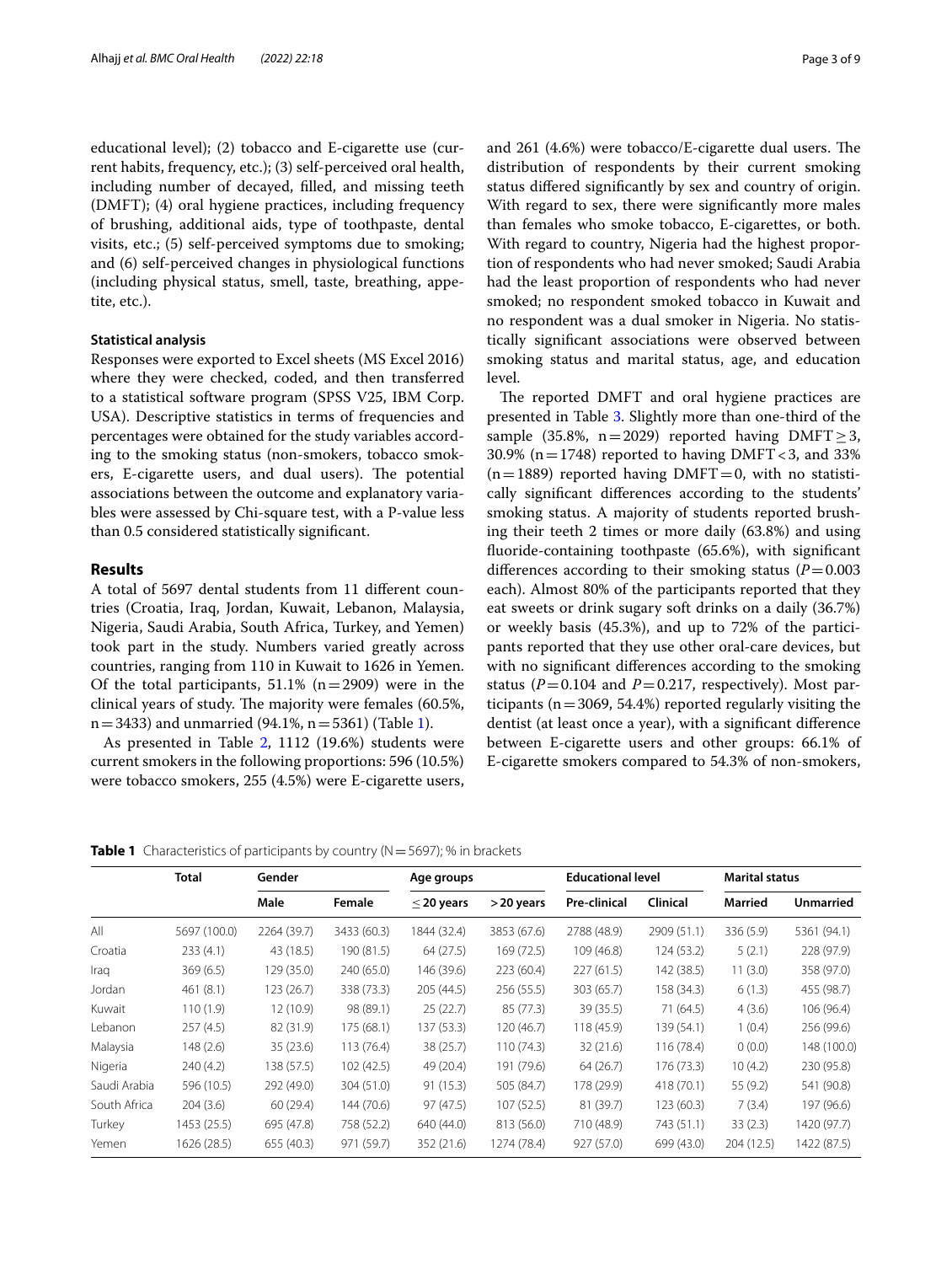<span id="page-3-0"></span>

| Table 2 Patterns of E-cigarette use or tobacco cigarette smoking by different grouping factors (N=4564); % in brackets |
|------------------------------------------------------------------------------------------------------------------------|
|------------------------------------------------------------------------------------------------------------------------|

|                   | <b>Total</b> | <b>Smoking status</b> |                     |             |           |         |  |  |
|-------------------|--------------|-----------------------|---------------------|-------------|-----------|---------|--|--|
|                   |              | Never smoke           | <b>Tobacco only</b> | E-cig. only | Dual user |         |  |  |
| All               | 5676 (100.0) | 4564 (80.4)           | 596 (10.5)          | 255(4.5)    | 261(4.6)  |         |  |  |
| Country           |              |                       |                     |             |           | < 0.001 |  |  |
| Croatia           | 233(4.1)     | 175 (75.1)            | 49 (21.0)           | 5(2.1)      | 4(1.7)    |         |  |  |
| Iraq              | 369(6.5)     | 300 (81.3)            | 31(8.4)             | 11(3.0)     | 27(7.3)   |         |  |  |
| Jordan            | 461(8.1)     | 343 (74.4)            | 45 (9.8)            | 44 (9.5)    | 29(6.3)   |         |  |  |
| Kuwait            | 110(1.9)     | 103 (93.6)            | 0(0.0)              | 7(6.4)      | 0(0.0)    |         |  |  |
| Lebanon           | 257(4.5)     | 220 (85.6)            | 27 (10.5)           | 4(1.6)      | 6(2.3)    |         |  |  |
| Malaysia          | 148(2.6)     | 139 (93.9)            | 1(0.7)              | 3(2.0)      | 5(3.4)    |         |  |  |
| Nigeria           | 240 (4.2)    | 228 (95.0)            | 7(2.9)              | 5(2.1)      | 0(0.0)    |         |  |  |
| Saudi Arabia      | 592 (10.4)   | 430 (72.6)            | 55 (9.3)            | 69 (11.7)   | 38 (6.4)  |         |  |  |
| South Africa      | 204(3.6)     | 177 (86.8)            | 16(7.8)             | 7(3.4)      | 4(2.0)    |         |  |  |
| Turkey            | 1453 (25.6)  | 1090 (75.0)           | 208 (14.3)          | 59 (4.1)    | 96(6.6)   |         |  |  |
| Yemen             | 1609 (28.3)  | 1359 (84.5)           | 157 (9.8)           | 41(2.5)     | 52(3.2)   |         |  |  |
| Gender            |              |                       |                     |             |           | < 0.001 |  |  |
| Male              | 2258 (39.8)  | 1594 (70.6)           | 344 (15.2)          | 176 (7.8)   | 144(6.4)  |         |  |  |
| Female            | 3418 (60.2)  | 2970 (86.9)           | 252(7.4)            | 79(2.3)     | 117(3.4)  |         |  |  |
| Age group         |              |                       |                     |             |           | 0.227   |  |  |
| $\leq$ 20 years   | 1838 (32.4)  | 1502 (81.7)           | 178(9.7)            | 72 (3.9)    | 86 (4.7)  |         |  |  |
| $>$ 20 years      | 3838 (67.6)  | 3062 (79.8)           | 418 (10.9)          | 183 (4.8)   | 175 (4.6) |         |  |  |
| Marital status    |              |                       |                     |             |           | 0.090   |  |  |
| Married           | 336 (5.9)    | 259 (77.1)            | 40 (11.9)           | 13(3.9)     | 24(7.1)   |         |  |  |
| Unmarried         | 5340 (94.1)  | 4305 (80.6)           | 556 (10.4)          | 242 (4.5)   | 237(4.4)  |         |  |  |
| Educational level |              |                       |                     |             | 0.076     |         |  |  |
| Pre-clinical      | 2776 (48.9)  | 2242 (80.8)           | 295 (10.6)          | 105(3.8)    | 134(4.8)  |         |  |  |
| Clinical          | 2900 (51.1)  | 2322 (80.1)           | 301 (10.4)          | 150(5.2)    | 127(4.4)  |         |  |  |

49.3% of tobacco smokers (49.3%), and 55.9% of dual smokers.

Table [4](#page-4-1) shows the subjective complaints reported by respondents. The frequencies of perceived health problems associated with smoking ranged from as few as 3.3% who reported tongue infammation to as many as 53.3% who reported headache. Compared to non-smokers, tobacco users, E-cigarette users, and dual users reported signifcantly higher prevalence of dry mouth (29.3%, 33.1% and 28.1%, respectively, vs. 23.4%; *P*<0.001), black tongue (3.9%, 5.6% and 6.1%, respectively, vs 2.8%; *P*=0.002), and heart palpitation (29.6%, 26.3% and 28.4%, respectively, vs. 22.8%; *P*=0.001).

Table [5](#page-5-0) highlights the self-reported changes in physiological functions within the past month as reported by respondents. Overall, a majority reported "no change" in their physiological functions (61.3–90.0%). Specifcally, most E-cigarette users (range 66.3–81%) reported no change in their physiological functions. Surprisingly, signifcantly higher percentages of E-cigarette users reported "improvement" in most of their physiological functions compared to non-smokers, tobacco users and dual users  $(P<0.05)$ .

### **Discussion**

E-cigarette use is associated with numerous oral health consequences, including, but not limited to, xerostomia, oral candidiasis, oral mucosal lesions, halitosis, dental caries, and periodontal disease [[9,](#page-7-8) [12](#page-7-11), [19,](#page-7-17) [38](#page-8-14)]. Although the negative impact of tobacco use on oral health can, to a degree, be mitigated by good oral health behaviors, quitting smoking, and not resorting to E-cigarette use, is the most efective way to ensure good and sustained oral health [[22](#page-8-2)[–24](#page-8-3)]. In this context, dental students and professionals are considered role models for the community and should be at the forefront of fghting dental diseases and the associated deleterious habits. The present survey aimed to assess self-reported oral hygiene practices and the perceived efects of E-cigarettes among dental students across 11 diferent countries. Collectively, the results revealed good oral hygiene practices including tooth brushing and using additional oral hygiene means,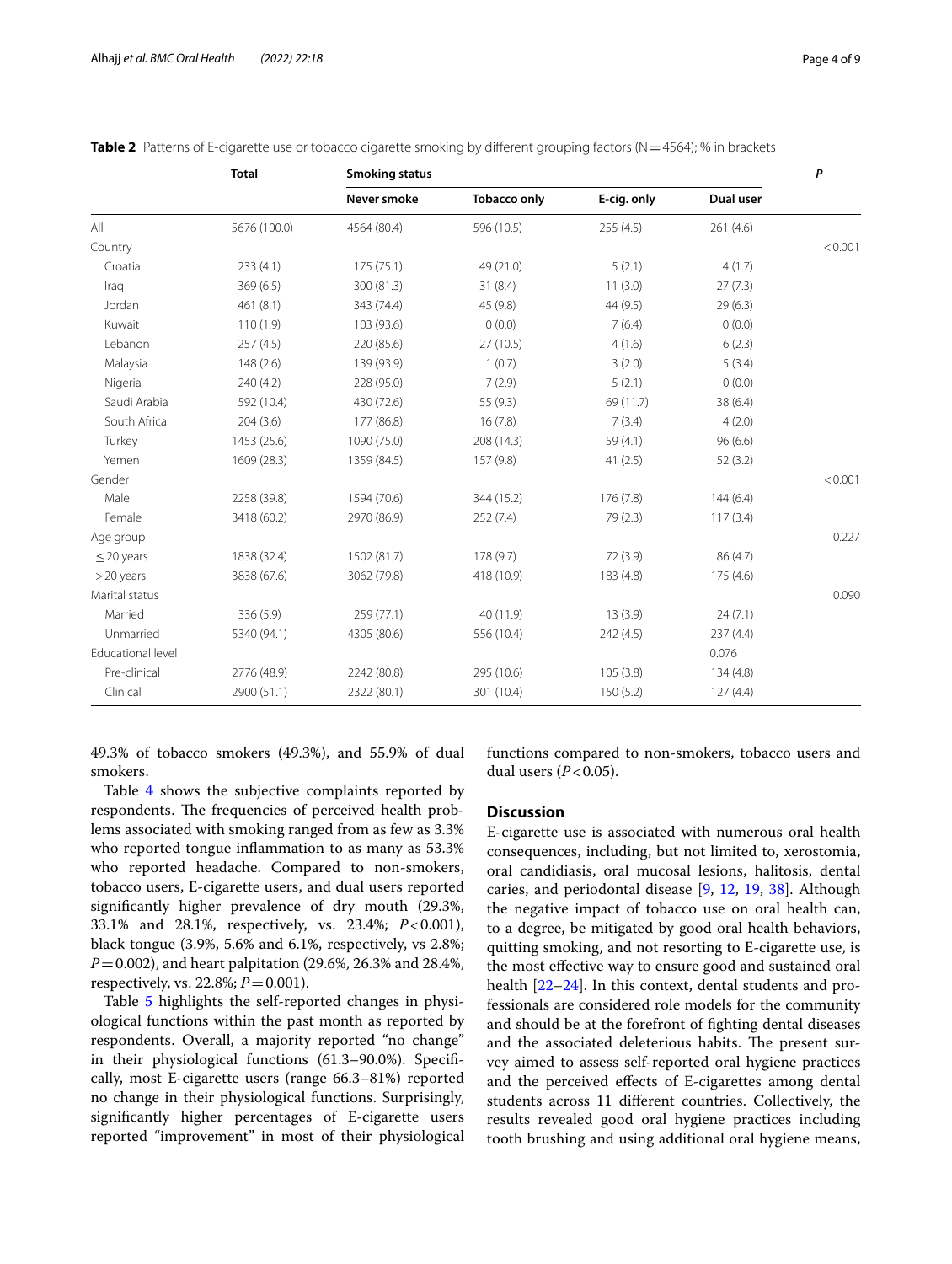## <span id="page-4-0"></span>**Table 3** DMFT and oral hygiene practices among dental students based on the current status of smoking

|                                                                          | <b>Total</b> | <b>Smoking status</b> |            |                                           |            | P     |
|--------------------------------------------------------------------------|--------------|-----------------------|------------|-------------------------------------------|------------|-------|
|                                                                          |              |                       |            | Never smoke Tobacco only E-cigarette only | Dual user  |       |
| Number of decayed, filled, and missing teeth do you have?                |              |                       |            |                                           |            | 0.517 |
| None                                                                     | 1889 (33.3)  | 1525 (33.5)           | 198 (33.3) | 77 (30.2)                                 | 89 (34.1)  |       |
| $<$ 3 teeth                                                              | 1748 (30.9)  | 1403 (30.8)           | 171 (28.7) | 92(36.1)                                  | 82 (31.4)  |       |
| $>$ 3 teeth                                                              | 2029 (35.8)  | 1627 (35.7)           | 226 (38.0) | 86 (33.7)                                 | 90 (34.5)  |       |
| How many times do you brush your teeth per day?                          |              |                       |            |                                           |            | 0.003 |
| None                                                                     | 255(4.5)     | 185(4.1)              | 44(7.4)    | 16(6.3)                                   | 10(3.8)    |       |
| Once a day                                                               | 1799 (31.7)  | 1449 (31.8)           | 195 (32.8) | 83 (32.5)                                 | 72(27.6)   |       |
| $\geq$ 2 times a day                                                     | 3614 (63.8)  | 2924 (64.2)           | 355 (59.8) | 156 (61.2)                                | 179 (68.6) |       |
| Do you use fluoride containing toothpaste?                               |              |                       |            |                                           |            | 0.003 |
| Yes                                                                      | 3709 (65.6)  | 3013 (66.3)           | 356 (59.9) | 181(71.3)                                 | 159 (61.2) |       |
| <b>No</b>                                                                | 608 (10.8)   | 476 (10.5)            | 85 (14.3)  | 21(8.3)                                   | 26(10.0)   |       |
| I don't know                                                             | 1334 (23.6)  | 1054 (23.2)           | 153 (25.8) | 52 (20.5)                                 | 75 (28.8)  |       |
| How often do you eat sweets or drink sugary soft drinks?                 |              |                       |            |                                           |            | 0.104 |
| On a daily basis                                                         | 2081 (36.7)  | 1698 (37.3)           | 217 (36.5) | 92(36.1)                                  | 74 (28.4)  |       |
| On a weekly basis                                                        | 2569 (45.3)  | 2041 (44.8)           | 279 (46.9) | 120(47.1)                                 | 129 (49.4) |       |
| Rarely                                                                   | 1016 (17.9)  | 816 (17.9)            | 99 (16.6)  | 43 (16.9)                                 | 58 (22.2)  |       |
| Do you use other oral-care devices besides toothbrush and<br>toothpaste? |              |                       |            |                                           |            | 0.217 |
| <b>No</b>                                                                | 1594 (28.2)  | 1291 (28.4)           | 176 (29.7) | 59 (23.2)                                 | 68 (26.1)  |       |
| Yes                                                                      | 4056 (71.8)  | 3251 (71.6)           | 417 (70.3) | 195 (76.8)                                | 193 (73.9) |       |
| How often do you visit your dentist?                                     |              |                       |            |                                           |            | 0.002 |
| > 2 times a year                                                         | 737 (13.1)   | 585 (12.9)            | 71(12.0)   | 39 (15.4)                                 | 42(16.1)   |       |
| 1-2 times a year                                                         | 2332 (41.3)  | 1880 (41.4)           | 221 (37.3) | 127 (50.0)                                | 104 (39.8) |       |
| Rarely                                                                   | 2577 (45.6)  | 2073 (45.7)           | 301 (50.8) | 88 (34.6)                                 | 115(44.1)  |       |

## <span id="page-4-1"></span>**Table 4** Perceived related effects/events among dental students based on the current status of smoking

|                                                                     | Total       | Smoking status |              |                  |           |         |
|---------------------------------------------------------------------|-------------|----------------|--------------|------------------|-----------|---------|
|                                                                     |             | Never smoke    | Tobacco only | E-cigarette only | Dual user |         |
| Have you experienced the following prob-<br>lems in the last month? |             |                |              |                  |           |         |
| Sore mouth and/or throat                                            | 1600 (28.3) | 1314 (28.9)    | 162(27.4)    | 54 (21.4)        | 70 (26.8) | 0.062   |
| Dry mouth and/or throat                                             | 1367 (24.7) | 1042 (23.4)    | 172 (29.3)   | 81 (33.3)        | 72 (28.1) | < 0.001 |
| Mouth and/or tonque inflammation                                    | 517(9.2)    | 425(9.4)       | 52 (8.8)     | 25(9.9)          | 15(5.7)   | 0.245   |
| Black tonque                                                        | 182(3.2)    | 129(2.8)       | 23(3.9)      | 14(5.6)          | 16(6.1)   | 0.002   |
| Gingivitis                                                          | 1077 (19.1) | 883 (19.4)     | 111(18.7)    | 42 (16.7)        | 41 (15.8) | 0.354   |
| Nose bleeding                                                       | 485 (8.6)   | 390 (8.6)      | 46(7.7)      | 21(8.4)          | 28 (10.7) | 0.557   |
| Headache                                                            | 3015 (53.3) | 2476 (54.5)    | 311 (52.4)   | 112(44.3)        | 116(44.6) | < 0.001 |
| Cough                                                               | 1635 (28.9) | 1293 (28.5)    | 198 (33.4)   | 62(24.6)         | 82 (31.4) | 0.026   |
| Chest pain                                                          | 1000 (17.7) | 756 (16.7)     | 141 (23.7)   | 44 (17.5)        | 59 (22.7) | < 0.001 |
| <b>Dizziness</b>                                                    | 1715 (30.7) | 1390 (30.9)    | 179 (30.4)   | 68 (27.4)        | 78 (30.1) | 0.698   |
| Heart palpitation                                                   | 1351 (23.9) | 1035 (22.8)    | 176 (29.6)   | 66 (26.3)        | 74 (28.4) | 0.001   |
| Allergy                                                             | 997 (17.7)  | 823 (18.1)     | 93 (15.7)    | 35 (13.9)        | 46 (17.6) | 0.195   |

Yes response is reported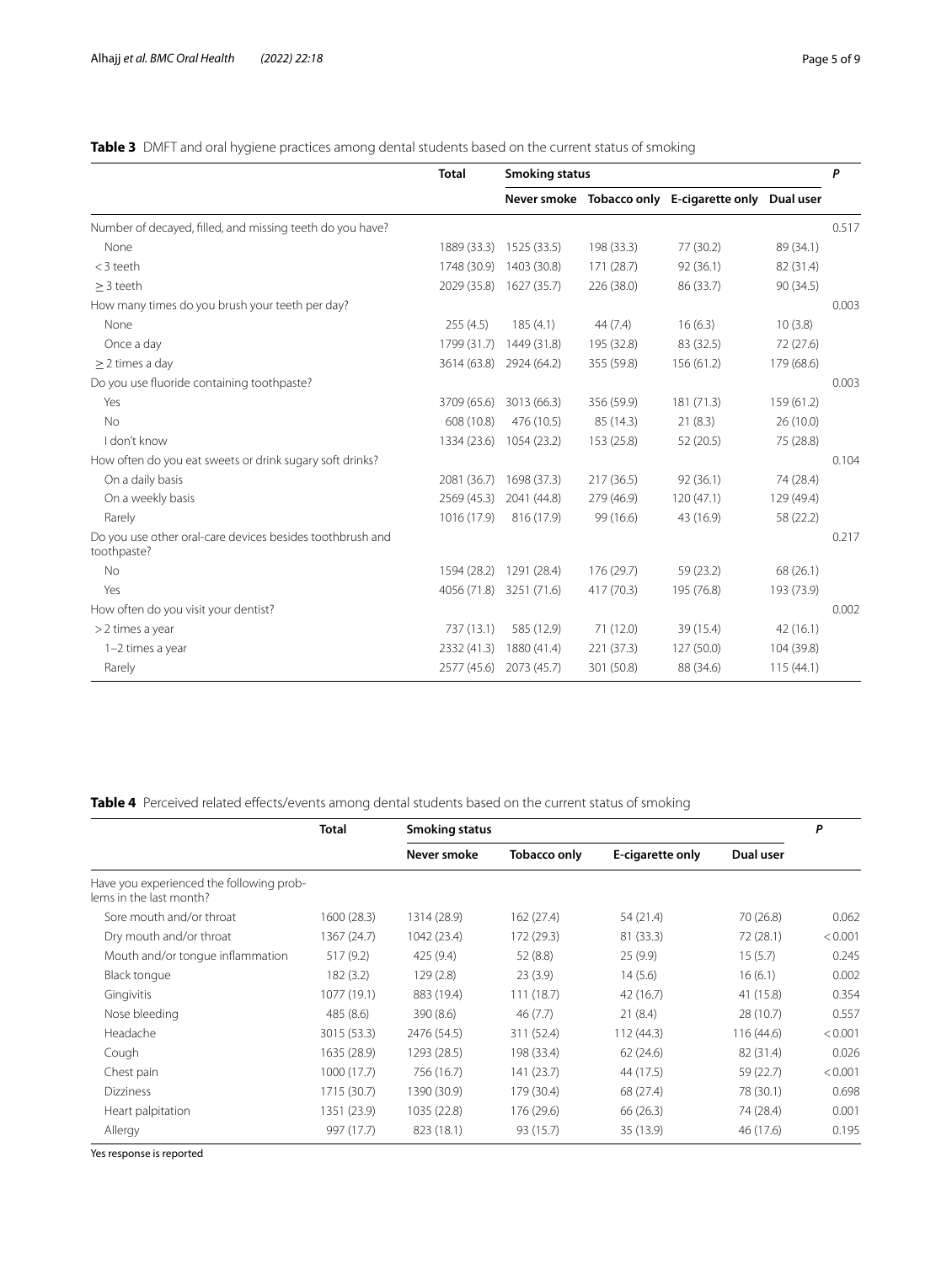<span id="page-5-0"></span>**Table 5** Perceived physiological functions among dental students based on the current status of smoking

|                  | <b>Total</b> | <b>Smoking status</b>                                                                    |                     |                  |            |         |  |  |
|------------------|--------------|------------------------------------------------------------------------------------------|---------------------|------------------|------------|---------|--|--|
|                  |              | Never smoke                                                                              | <b>Tobacco only</b> | E-cigarette only | Dual user  |         |  |  |
|                  |              | Have you experienced changes in the following physiological functions in the past month? |                     |                  |            |         |  |  |
| Physical status  |              |                                                                                          |                     |                  |            | < 0.001 |  |  |
| Worsened         | 564 (10.3)   | 436 (10.0)                                                                               | 89 (15.1)           | 13(5.2)          | 26 (10.2)  |         |  |  |
| No change        | 4362 (79.8)  | 3520 (80.6)                                                                              | 454 (76.8)          | 193 (76.6)       | 195 (76.2) |         |  |  |
| Improved         | 542 (9.9)    | 413 (9.5)                                                                                | 48(8.1)             | 46 (18.3)        | 35 (13.7)  |         |  |  |
| Smell            |              |                                                                                          |                     |                  |            | < 0.001 |  |  |
| Worsened         | 259(4.7)     | 175(4.0)                                                                                 | 64 (10.8)           | 9(3.6)           | 11(4.3)    |         |  |  |
| No change        | 4873 (89.1)  | 3958 (90.6)                                                                              | 497 (84.2)          | 202 (80.2)       | 216 (84.4) |         |  |  |
| Improved         | 335 (6.1)    | 236 (5.4)                                                                                | 29(4.9)             | 41 (16.3)        | 29 (11.3)  |         |  |  |
| Taste            |              |                                                                                          |                     |                  |            | < 0.001 |  |  |
| Worsened         | 224(4.1)     | 148(3.4)                                                                                 | 53 (9.0)            | 11(4.4)          | 12(4.7)    |         |  |  |
| No change        | 4918 (90.0)  | 3998 (91.5)                                                                              | 499 (84.4)          | 204 (81.0)       | 217 (84.8) |         |  |  |
| Improved         | 325 (5.9)    | 222(5.1)                                                                                 | 39(6.6)             | 37 (14.7)        | 27 (10.5)  |         |  |  |
| Breathing        |              |                                                                                          |                     |                  |            | < 0.001 |  |  |
| Worsened         | 546 (10.0)   | 376 (8.6)                                                                                | 106 (17.9)          | 25 (10.0)        | 39 (15.2)  |         |  |  |
| No change        | 4564 (83.5)  | 3742 (85.7)                                                                              | 442 (74.8)          | 185 (74.0)       | 195 (76.2) |         |  |  |
| Improved         | 354(6.5)     | 249 (5.7)                                                                                | 43(7.3)             | 40 (16.0)        | 22(8.6)    |         |  |  |
| Appetite         |              |                                                                                          |                     |                  |            | 0.030   |  |  |
| Worsened         | 869 (16.0)   | 688 (15.8)                                                                               | 115(19.5)           | 30 (12.0)        | 36(14.1)   |         |  |  |
| No change        | 3879 (71.2)  | 3114 (71.6)                                                                              | 407 (69.0)          | 175 (70.3)       | 183 (71.8) |         |  |  |
| Improved         | 697 (12.8)   | 549 (12.6)                                                                               | 68 (11.5)           | 44 (17.7)        | 36 (14.1)  |         |  |  |
| Mood             |              |                                                                                          |                     |                  |            | < 0.001 |  |  |
| Worsened         | 1437 (26.3)  | 1179 (27.0)                                                                              | 172 (29.1)          | 30 (11.9)        | 56 (21.9)  |         |  |  |
| No change        | 3355 (61.3)  | 2682 (61.4)                                                                              | 349 (59.0)          | 167 (66.3)       | 157(61.3)  |         |  |  |
| Improved         | 678 (12.4)   | 509 (11.6)                                                                               | 71 (12.0)           | 55 (21.8)        | 43 (16.8)  |         |  |  |
| Memory           |              |                                                                                          |                     |                  |            | < 0.001 |  |  |
| Worsened         | 907 (16.6)   | 743 (17.0)                                                                               | 110 (18.6)          | 18(7.2)          | 36(14.1)   |         |  |  |
| No change        | 4087 (74.8)  | 3263 (74.8)                                                                              | 430 (72.8)          | 198 (78.9)       | 196 (76.6) |         |  |  |
| Improved         | 469 (8.6)    | 359 (8.2)                                                                                | 51(8.6)             | 35 (13.9)        | 24 (9.4)   |         |  |  |
| Quality of sleep |              |                                                                                          |                     |                  | 0.003      |         |  |  |
| Worsened         | 1257 (23.0)  | 1015 (23.2)                                                                              | 157 (26.6)          | 35 (13.9)        | 50 (19.5)  |         |  |  |
| No change        | 3441 (62.9)  | 2750 (62.9)                                                                              | 355 (60.1)          | 175 (69.4)       | 161 (62.9) |         |  |  |
| Improved         | 774 (14.1)   | 608 (13.9)                                                                               | 79 (13.4)           | 42 (16.7)        | 45 (17.6)  |         |  |  |
| Stamina          |              |                                                                                          |                     |                  |            | < 0.001 |  |  |
| Worsened         | 1035 (18.9)  | 803 (18.4)                                                                               | 155 (26.4)          | 29 (11.5)        | 48 (18.8)  |         |  |  |
| No change        | 3761 (68.8)  | 3025 (69.3)                                                                              | 373 (63.4)          | 189 (75.0)       | 174 (68.0) |         |  |  |
| Improved         | 667 (12.2)   | 539 (12.3)                                                                               | 60 (10.2)           | 34 (13.5)        | 34 (13.3)  |         |  |  |

but it also revealed that more E-cigarette users reported dry mouth and heart palpitation compared to non-smokers. Unexpectedly, however, E-cigarette users reported some improvements in some of their physiological functions compared to tobacco smokers or non-smokers.

Owing to a lack of studies on the oral health efects amongst dental students who are E-cigarette users, we weighed the results of our study against what has been reported in the general population. Many recent population-based studies in USA found an association between E-cigarette use and/or dual use, and untreated dental caries [\[39\]](#page-8-15), self-reported bad oral health [\[40](#page-8-16)], chronic obstructive pulmonary disease [[41\]](#page-8-17) and other respiratory [[42\]](#page-8-18) and health symptoms [\[43\]](#page-8-19). Although a recent systematic review stated that E-cigarette use was less harmful than smoking conventional cigarettes, it pointed to a greater susceptibility of E-cigarette users to the development of alterations in oral soft tissues than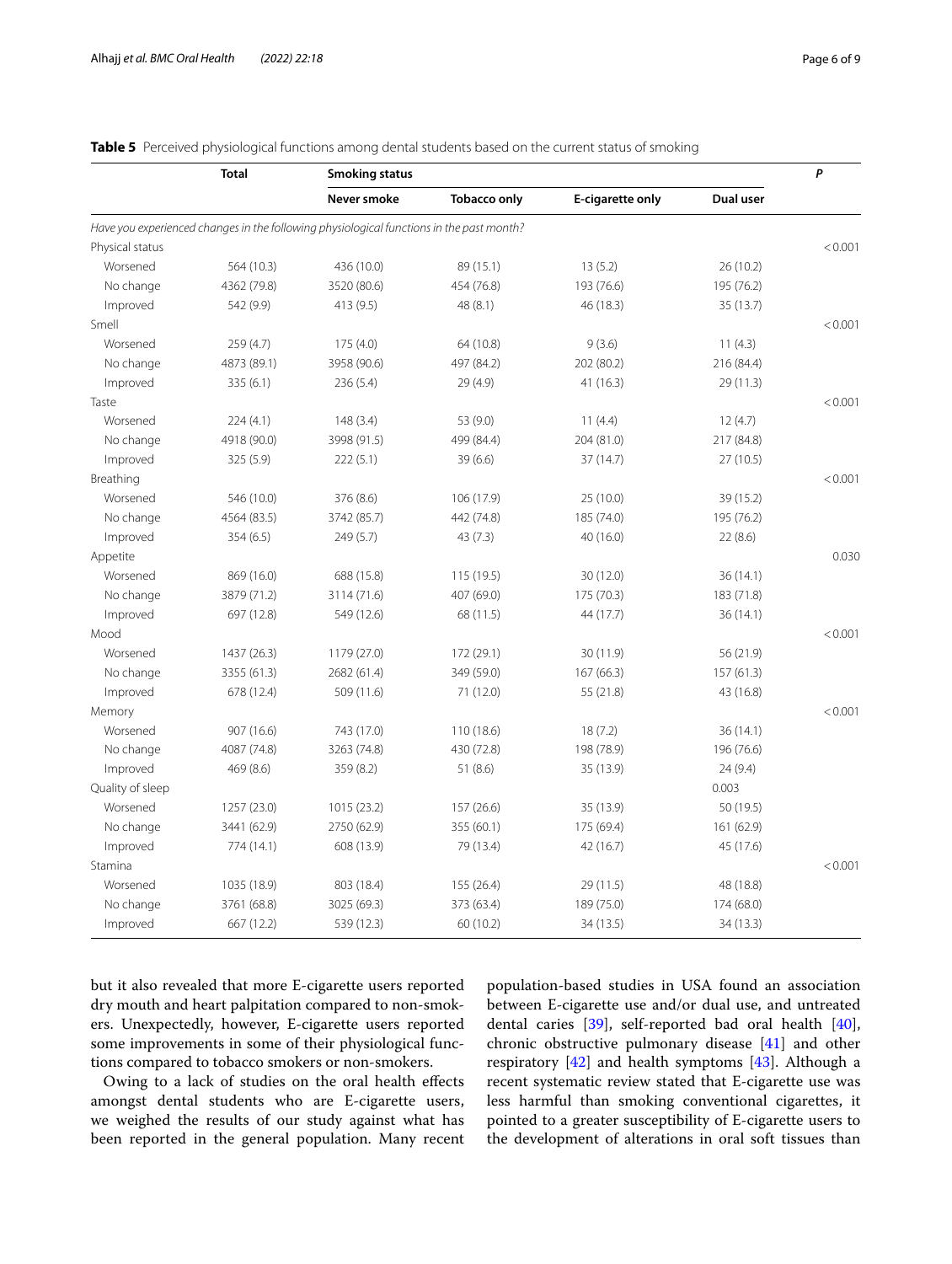ex-smokers and non-smokers, and concluded that neither the safety nor efficacy of E-cigarette use in the long-term, either as a smoking cessation aid or as an alternative to tobacco smoking that is less harmful to health, has been established [[44](#page-8-20)].

The present findings concur with previous studies among dental students elsewhere [\[26](#page-8-7), [45\]](#page-8-21). However, dental students still seem to need some motivation in the use additional oral hygiene devices such as fossing, mouth rinses, and/or interdental brush use and even fuoride-containing paste. Dental students, the future dental professional, through good oral hygiene attitude and practices, can act as role models and play a positive role in improving the oral health status of their patients and the community at large [[26,](#page-8-7) [46\]](#page-8-22).

Another important fnding of the present study was the signifcantly higher proportion of E-cigarette users who had dry mouth and black tongue when compared to nonsmokers. This finding is not surprising, as E-cigarette use has been reported to cause numerous oral mucosal conditions such as xerostomia and hairy tongue [\[9](#page-7-8), [12](#page-7-11), 19. These findings agree with those of previous studies that reported a signifcant association between E-cigarette and oral mucosal diseases  $[11, 22, 38]$  $[11, 22, 38]$  $[11, 22, 38]$  $[11, 22, 38]$  $[11, 22, 38]$ . The harmful consequences of nicotine on oral tissues have been well established  $[11, 38]$  $[11, 38]$  $[11, 38]$  $[11, 38]$ . Thus it is important to include information about the harmful efects of E-cigarettes in the oral health/dental education curriculum, and to train personnel on how to support quitting the habit [\[32](#page-8-10)]. Additionally, the dental curriculum and that of other health disciplines should include information on the oral/ general health impact of E-cigarettes [[32](#page-8-10), [47\]](#page-8-23).

More E-cigarette users reported better physiological functions, especially breathing, mood, taste, physical status, and memory, compared to non-smokers and tobacco users. Although these fndings are consistent with many previous studies that reported improvement of general health outcomes, they must be interpreted with caution since such improvement were in context of switching from traditional smoking to E-cigarette use [[2](#page-7-1), [19,](#page-7-17) [34](#page-8-12), [48\]](#page-8-24). In other words, after long-term exposure to the very deleterious efects of conventional smoking, the switchers perceive the less deleterious efects of E-cigarettes as an improvement.

The main strength of the present study is the large sample size and involvement of students from various countries with diferent economic and cultural backgrounds. Nevertheless, the study has some limitations that should be considered when interpreting the results. The main limitation is the self-reported nature of responses, which might have introduced bias. But this might not be of such great concern given that the respondents are dental students: that is to say they can easily determine whether

there are alterations in their mouths, and whether these alterations, if present, may be E-cigarette-induced. This is also applied to the self-reported DMFT. Another limitation is the non-response bias, and thus the results cannot be extrapolated to non-participants. Also, despite the multicultural, multi-county sample, the percentage of E-cigarette users in the total sample was relatively small, and subsequently we were not able to run multivariate analysis so as to identify predictors of the outcomes. It follows that the results of the study should be interpreted with caution. Finally, we did not investigate the time of cigarette smoking before switching to E-cigarette use among E-cigarette users with previous experience of cigarette smoking. We focused only on the current status of smoking whether cigarette smoking, E-cigarette use, dual smoking or never.

Overall, the perceived improvement in health outcomes and the wrong perception about the safety of E-cigarettes may explain the growing popularity of E-cigarettes [\[5](#page-7-4)]. Unfortunately, E-cigarette users do not view E-cigarette use (vaping) as a harmful habit, and studies have shown that vaping is considered favorably by users concerning overall health perception  $[49-51]$  $[49-51]$  $[49-51]$ . This emphasizes the urgent need for educating dental students about the long-term health effects of E-cigarettes and implementing tobacco cessation programs.

#### **Conclusion**

Irrespective of the noted good oral hygiene practices among dental students, those who were E-cigarette users reported more oral health-related conditions, particularly xerostomia and black tongue, and heart palpitation, even though they unexpectedly reported signifcant improvement in their physiological functions compared to non-smokers.

#### **Abbreviations**

E-cigarette: Electronic cigarettes; FDA: Food and drug administration; IL: Inter‑ leukin; TNF: Tumor necrosis factor; IFN: Interferon; DMFT: Decayed, missing, flled teeth; SPSS: Statistical package for the social sciences; US: United States.

#### **Acknowledgements**

The authors are grateful to the Deanship of Scientifc Research, King Saud University for funding through the Vice Deanship of Scientifc Research for Research Chairs.

#### **Authors' contributions**

MNA, SAA, MOF, EH, YK, RO, AGA, OBA, and AC participated in study conception and design. ALL authors of this paper received the pre-fnal study design and any comments/suggestions from them were addressed. ALL authors of this paper approved the fnal study design. MNA, SAA, MOF, EH, YK, RO, AGA, OBA, AC, SP, HK, FS, AAA, DDD, AAM, MAA, WAA, MAA, SK, TAA, ASA, AHM, JEM, and S K participated in acquisition of data. MNA, SAA, MOF, EH, YK, RO and TAZ participated in analysis and interpretation of data. ALL authors of this paper received the primary analysis and interpretation of data and any comments/ suggestions from them were addressed. MNA, SAA, MOF, EH, YK, RO and TAZ participated in drafting of manuscript. ALL authors of this paper received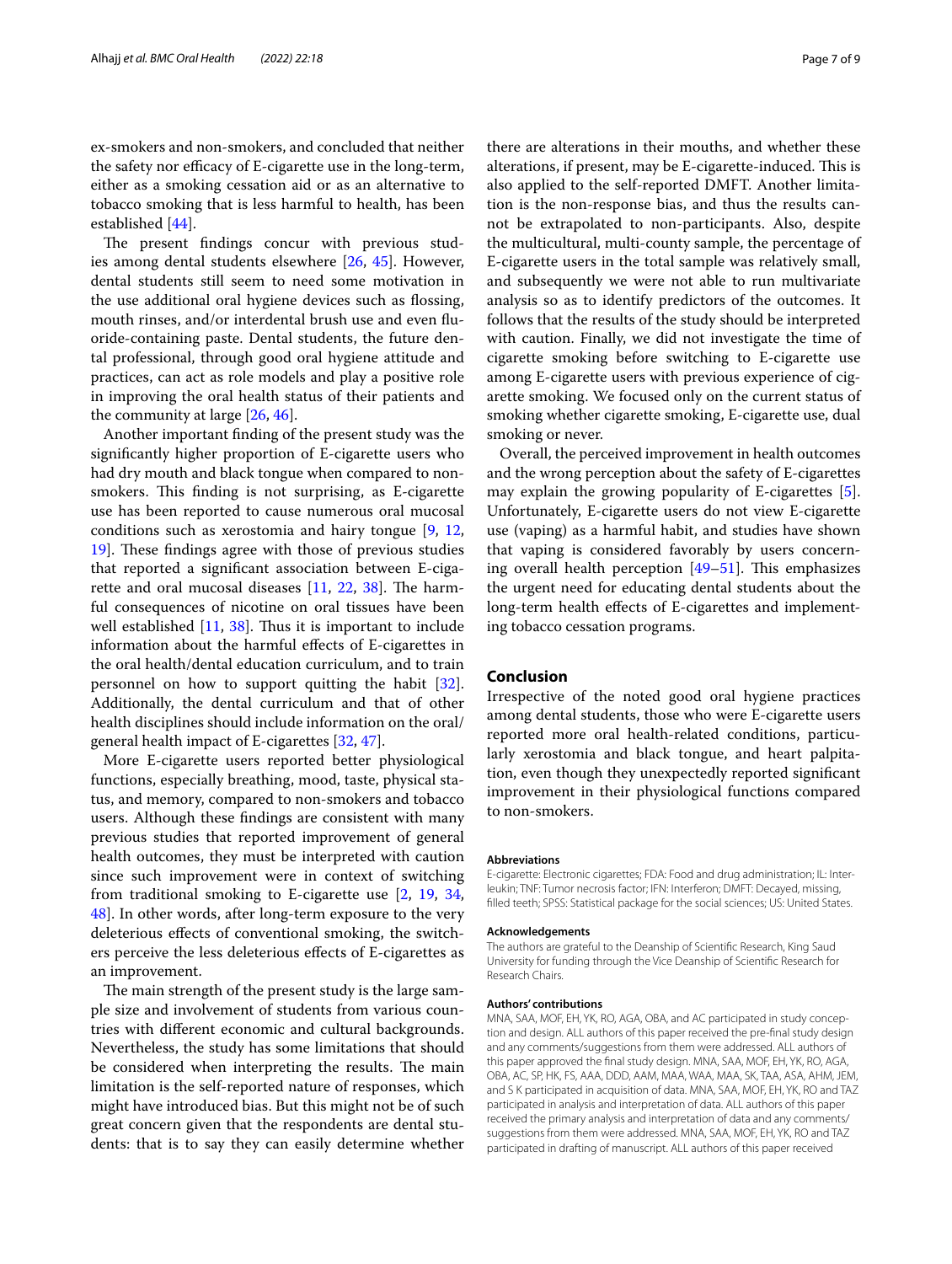the drafted manuscript and any comments/suggestions from them were addressed. ALL authors have read and approved the fnal version submitted.

#### **Funding**

Dental Biomaterials Research Chair, Deanship of Scientifc Research, King Saud University. The funder has no role in the design of the study as well as in the methodology, analysis, and interpretation of the data.

#### **Availability of data and materials**

The datasets supporting the findings of this article are available from the corresponding author.

#### **Declarations**

#### **Ethics approval and consent to participate**

This study was approved primarily by the Research Ethics Committee at the Faculty of Dentistry, Thamar University, Dhamar, Yemen (Ref#: 2019003). The study was conducted in accordance with the Declaration of Helsinki Ethical Principles. All participants were informed about the study objectives. Participation was voluntary and the participant can withdraw from the study at any time without penalty. Informed consent was obtained from all participants. By clicking on 'submit' the student consented to participate in the study. Names, emails, or any other personal identifers were not included in the data collected.

#### **Consent for publication**

Not applicable.

#### **Competing interests**

The authors declare that they have no competing interests.

#### **Author details**

<sup>1</sup> Department of Prosthodontics, Faculty of Dentistry, Thamar University, Dhamar, Yemen. <sup>2</sup> College of Dental Medicine, QU Health, Qatar University, Doha, Qatar. <sup>3</sup> Department of Child Dental Health, Obafemi Awolowo University, Ile-Ife, Nigeria. <sup>4</sup> Department of Maxillofacial Surgery and Diagnostic Sciences, College of Dentistry, Jazan University, Jazan, Saudi Arabia. <sup>5</sup>Department of Oral Medicine, Oral Pathology and Oral Radiology, Faculty of Dentistry, Sana'a University, Sana'a, Yemen. <sup>6</sup>Department of Public Health, Community Medicine and Family Medicine, Faculty of Medicine, Jordan University of Science and Technology, Irbid, Jordan. <sup>7</sup> Department of Restorative Sciences, Division of Prosthodontics, Faculty of Dentistry, Kuwait University, Safat, Kuwait. 8 Department of Periodontics, Faculty of Dentistry, Thamar University, Dhamar, Yemen. <sup>9</sup> Department of Preventive Dentistry, Faculty of Dentistry, Jordan University of Science and Technology, Irbid, Jordan. <sup>10</sup> Department of Removable Prosthodontics, School of Dental Medicine and Clinical Hospital Centre, University of Zagreb, Zagreb, Croatia. <sup>11</sup> Department of Oral and Maxillofacial Surgery, Faculty of Dentistry, Istanbul University, Istanbul, Turkey. <sup>12</sup> Department of Prosthodontics, Faculty of Dentistry, University of Health Sciences, İIstanbul, Turkey. 13Dental Biomaterials Research Chair, Dental Health Department, College of Applied Medical Sciences, King Saud University, Riyadh, Kingdom of Saudi Arabia. 14Department of Conservative Dentistry, Faculty of Dentistry, Sana'a University, Sana'a, Yemen. <sup>15</sup> Department of Preventive and Biomedical Science, Faculty of Dentistry, University of Science and Technology, Taiz, Yemen. <sup>16</sup> Department of Periodontics, Faculty of Dentistry, Thamar University, Dhamar, Yemen. 17Department of Dentistry, Faculty of Medical Sciences, Civilization University, Sana'a, Yemen. <sup>18</sup> Department of Fixed and Removable Prosthodontics, Faculty of Dentistry, University of Ibb, Ibb, Yemen. <sup>19</sup>Department of Restorative Dentistry, Faculty of Dentistry, University of the Western Cape, Cape Town, South Africa. <sup>20</sup>Department of Orthodontic and Pediatric Dentistry, College of Dentistry, Qassim University, Buraydah, Saudi Arabia.<br><sup>21</sup>Department of Orthodontics and Pediatric Dentistry, Faculty of Dentistry, University of Ibb, Ibb, Yemen. <sup>22</sup> Department of Maxillofacial Surgery and Diagnostic Sciences, College of Dentistry, Jazan University, Jazan, Saudi Arabia.<br><sup>23</sup>Department of Oral Diagnosis, College of Dentistry, University of Al-Qadisiyah, Al-Diwaniya, Iraq. <sup>24</sup>Department of Removable Prosthodontics, Faculty of Dental Medicine, Saint-Joseph University of Beirut, Beirut, Lebanon. <sup>25</sup>Division of Clinical Dentistry, School of Dentistry, International Medical University (IMU), Kuala Lumpur, Malaysia. <sup>26</sup> Private Dental Clinic, Sana'a, Yemen.

Received: 16 October 2021 Accepted: 18 January 2022 Published online: 26 January 2022

#### **References**

- <span id="page-7-0"></span>Breland A, Soule E, Lopez A, Ramôa C, El-Hellani A, Eissenberg T. Electronic cigarettes: What are they and what do they do? Ann N Y Acad Sci. 2017;1394(1):5–30.
- <span id="page-7-1"></span>Gucht DV, Adriaens K, Baeyens F. Online vape shop customers who use E-cigarettes report abstinence from smoking and improved quality of life, but a substantial minority still have vaping-related health concerns. Int J Environ Res Public Health. 2017;14(7):798.
- <span id="page-7-2"></span>3. Duderstadt KG. E-cigarettes: youth and trends in vaping. J Pediatric Health Care Off Publ Natl Assoc Pediatric Nurse Assoc Practi. 2015;29(6):555–7.
- <span id="page-7-3"></span>4. QuickStats: Cigarette Smoking Status\* Among Current Adult E-cigarette Users by Age Group—National Health Interview Survey, United States, 2015. MMWR Morb Mort Wkly Rep, 2016, 65(42):1177.
- <span id="page-7-4"></span>Carroll Chapman SL, Wu LT. E-cigarette prevalence and correlates of use among adolescents versus adults: a review and comparison. J Psychiatr Res. 2014;54:43–54.
- <span id="page-7-5"></span>6. Ghosh A, Coakley RC, Mascenik T, Rowell TR, Davis ES, Rogers K, Webster MJ, Dang H, Herring LE, Sassano MF, et al. Chronic E-cigarette exposure alters the human bronchial epithelial proteome. Am J Respir Crit Care Med. 2018;198(1):67–76.
- <span id="page-7-6"></span>7. Reidel B, Radicioni G, Clapp PW, Ford AA, Abdelwahab S, Rebuli ME, Haridass P, Alexis NE, Jaspers I, Kesimer M. E-cigarette use causes a unique innate immune response in the lung, involving increased neutrophilic activation and altered mucin secretion. Am J Respir Crit Care Med. 2018;197(4):492–501.
- <span id="page-7-7"></span>8. Martin EM, Clapp PW, Rebuli ME, Pawlak EA, Glista-Baker E, Benowitz NL, Fry RC, Jaspers I. E-cigarette use results in suppression of immune and infammatory-response genes in nasal epithelial cells similar to cigarette smoke. Am J Physiol Lung Cell Mol Physiol. 2016;311(1):L135-144.
- <span id="page-7-8"></span>9. Tomar SL, Hecht SS, Jaspers I, Gregory RL, Stepanov I. Oral health efects of combusted and smokeless tobacco products. Adv Dent Res. 2019;30(1):4–10.
- <span id="page-7-9"></span>10. Palazzolo DL. Electronic cigarettes and vaping: a new challenge in clinical medicine and public health: a literature review. Front Public Health. 2013;1:56.
- <span id="page-7-10"></span>11. Javed F, Kellesarian SV, Sundar IK, Romanos GE, Rahman I. Recent updates on electronic cigarette aerosol and inhaled nicotine effects on periodontal and pulmonary tissues. Oral Dis. 2017;23(8):1052–7.
- <span id="page-7-11"></span>12. Yang I, Sandeep S, Rodriguez J. The oral health impact of electronic cigarette use: a systematic review. Crit Rev Toxicol. 2020;50(2):97–127.
- <span id="page-7-12"></span>13. Salamanca JC, Munhenzva I, Escobedo JO, Jensen RP, Shaw A, Campbell R, Luo W, Peyton DH, Strongin RM. Formaldehyde hemiacetal sampling, recovery, and quantifcation from electronic cigarette aerosols. Sci Rep. 2017;7(1):11044.
- <span id="page-7-13"></span>14. Sleiman M, Logue JM, Montesinos VN, Russell ML, Litter MI, Gundel LA, Destaillats H. Emissions from electronic cigarettes: key parameters afecting the release of harmful chemicals. Environ Sci Technol. 2016;50(17):9644–51.
- <span id="page-7-14"></span>15. Mavropoulos A, Aars H, Brodin P. Hyperaemic response to cigarette smok‑ ing in healthy gingiva. J Clin Periodontol. 2003;30(3):214–21.
- 16. Madretsma S, Wolters LM, van Dijk JP, Tak CJ, Feyerabend C, Wilson JH, Zijlstra FJ. In-vivo effect of nicotine on cytokine production by human non-adherent mononuclear cells. Eur J Gastroenterol Hepatol. 1996;8(10):1017–20.
- <span id="page-7-15"></span>17. Madretsma GS, Donze GJ, van Dijk AP, Tak CJ, Wilson JH, Zijlstra FJ. Nicotine inhibits the in vitro production of interleukin 2 and tumour necrosis factor-alpha by human mononuclear cells. Immunopharmacology. 1996;35(1):47–51.
- <span id="page-7-16"></span>18. Sapru S, Vardhan M, Li Q, Guo Y, Li X, Saxena D. E-cigarettes use in the United States: reasons for use, perceptions, and efects on health. BMC Public Health. 2020;20(1):1518.
- <span id="page-7-17"></span>19. Karasneh R, Al-Azzam S, Nusair M, Hawamdeh S. Perceptions, symptoms, and practices of electronic cigarette users: descriptive analysis and validation of Arabic short form vaping consequences questionnaire. PLoS ONE. 2021;16(1):e0245443.